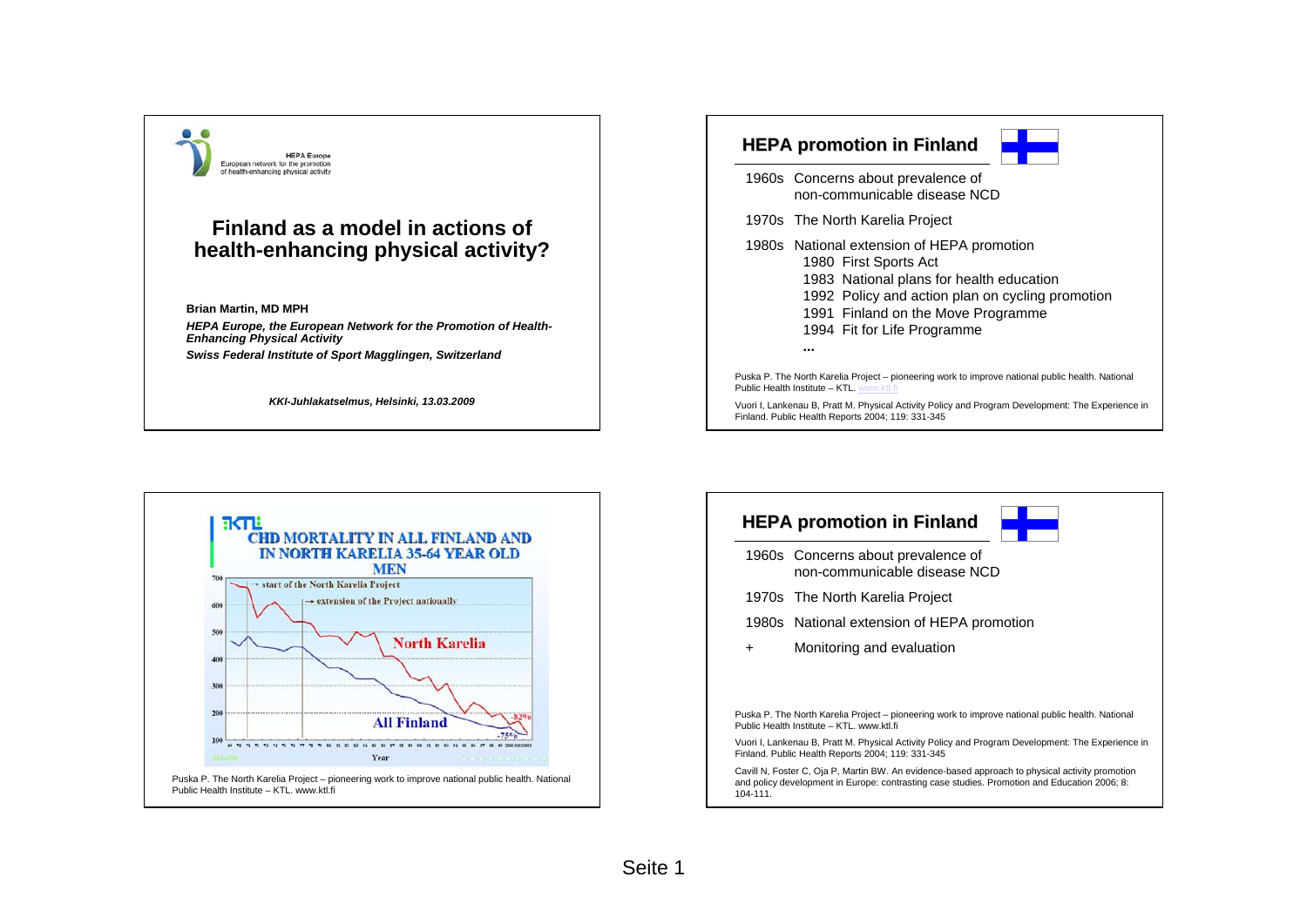



### **Evaluation of Finland's HEPA policies and programmes**

*"The national "Fit for Life" programme was evaluated at the end of its second 5-year phase by an independent expert group.*

### *(...)*

*According to the evaluation, the programme has had many strengths as well as weaknesses. The results are being fed systematically into the activities of the programme's third five-year phase in order to improve its performance."*

Cavill N, Foster C, Oja P, Martin BW. An evidence-based approach to physical activity promotion and policy development in Europe: contrasting case studies. Promotion and Education 2006; 8: 104-111.

# ÷ **Background** • Strong sports for all activities and facilities, important role of sport clubs and since 1972 of national programme

- Youth+Sports
- Complex political situation; sports, but not health is a federal responsibility
- No strong tradition of public health and evaluation of interventions

Cavill N, Foster C, Oja P, Martin BW. An evidence-based approach to physical activity promotion and policy development in Europe: contrasting case studies. Promotion and Education 2006; 8: 104-111.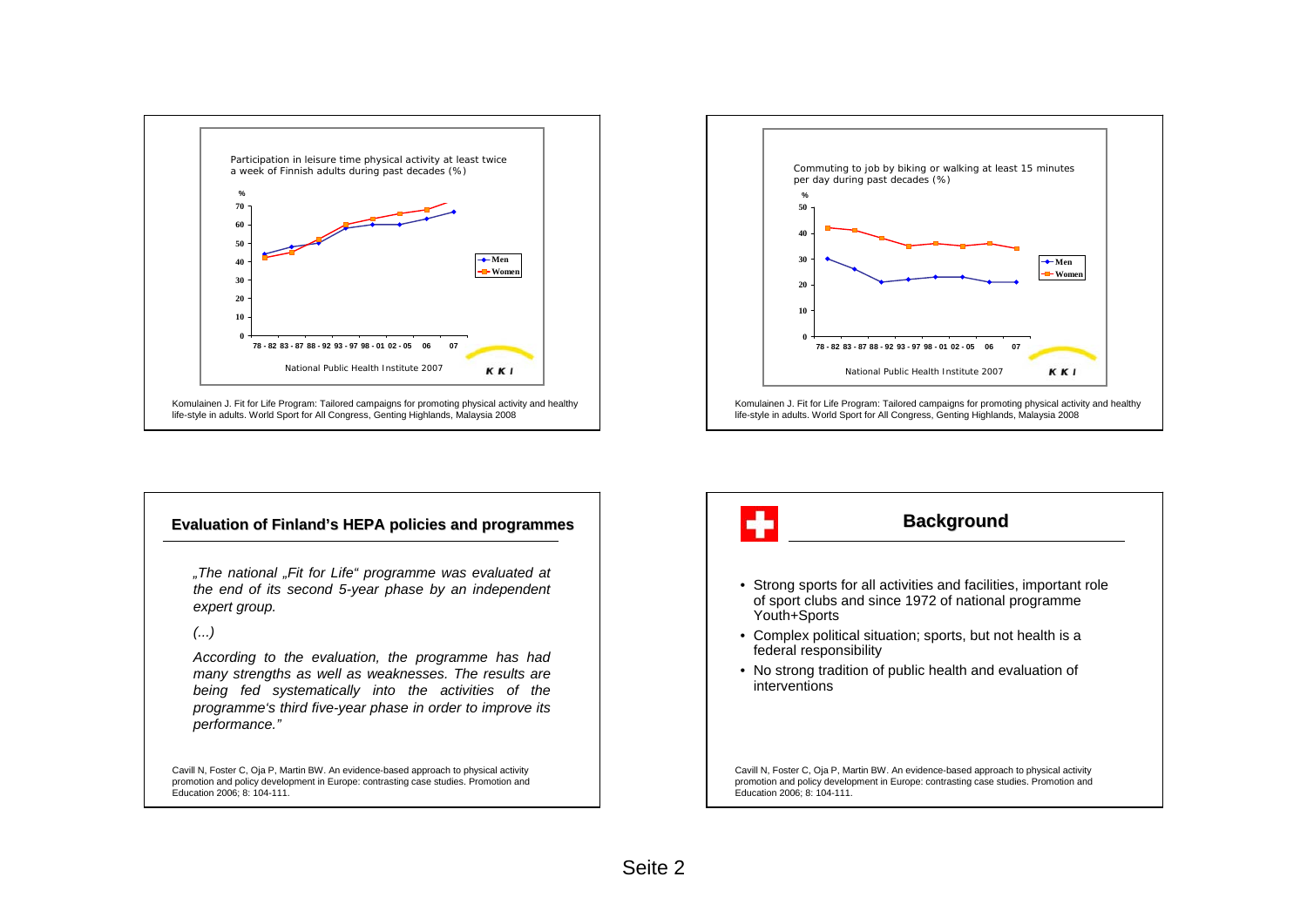## **The 34th Magglingen Symposium 1995 Sports - Physical Activity Physical Activity - Health**

- •Organised by Bernard Marti
- •Physical activity and health - recent findings
- •Physical activity in Switzerland – first estimates
- • National examples for HEPA promotion: Finland (Ilkka Vuori) and the Netherlands
- $\rightarrow$  Consensus: need for a Swiss national programme
- •No additional resources available

# **Physical activity in Switzerland – first estimates**

*"Summing up the substance of the twelve studies under review, it becomes clear that not more than one third of the Swiss population is physically active or does sports in a frequency sufficient for health, i.e. at least twice per week. At least one third of the population is never or practically never physically active.*

## *(...)*

*"The analysis presented here showed consistenly higher levels of activity in individuals of the male gender, of younger age, of unmarried status and of better education, particularly from the German speaking part of Switzerland."*

Hättich A. Schriftenreihe der ESSM; 1995.





# **HEPA promotion in Switzerland**

 Magglingen Symposium sports - PA – health Beginning of Allez Hop programme Beginning of Health Promotion Unit Magglingen Network HEPA Switzerland

Cavill N, Foster C, Oja P, Martin BW. An evidence-based approach to physical activity promotion and policy development in Europe: contrasting case studies. Promotion and Education 2006; 8: 104-111.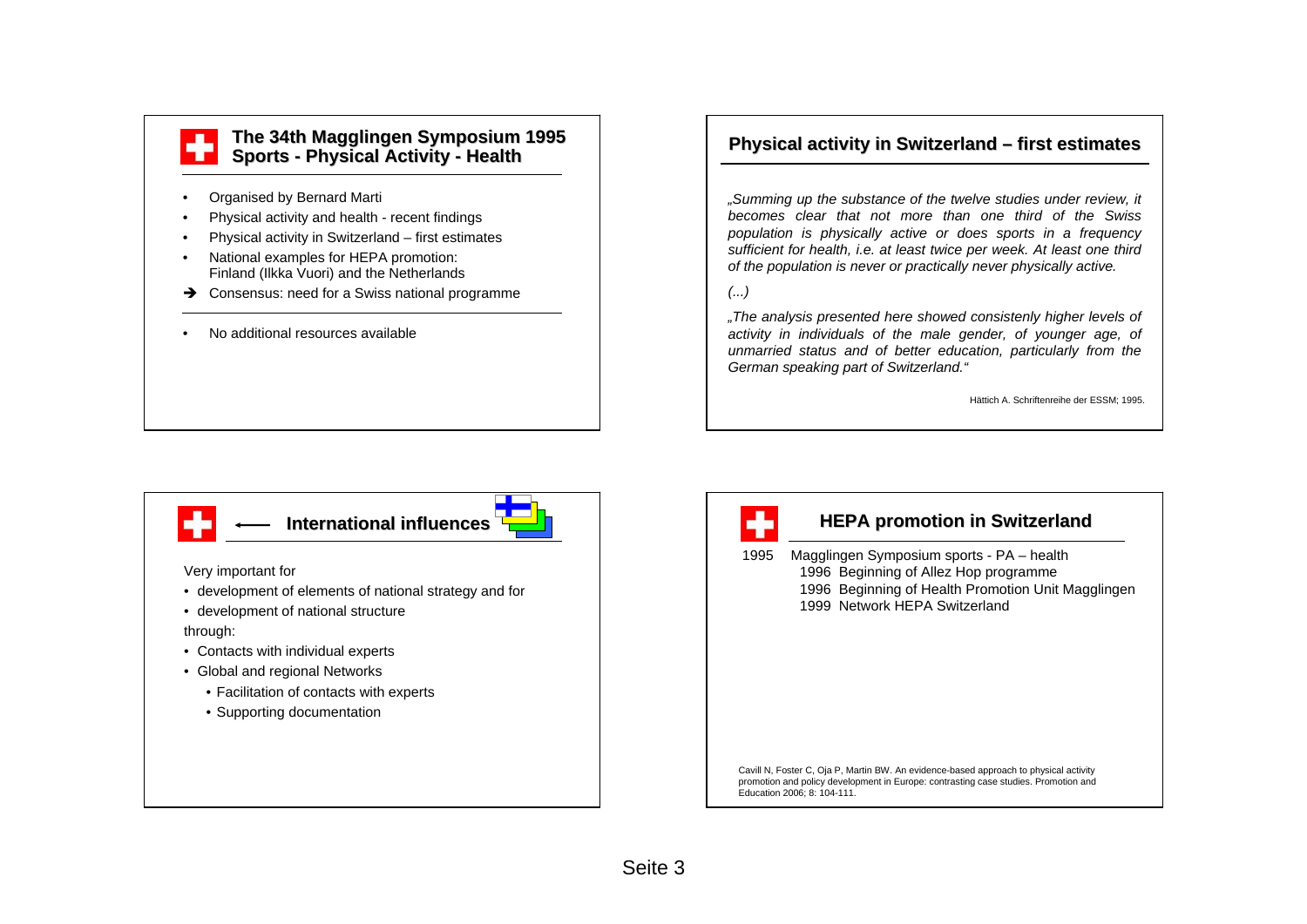



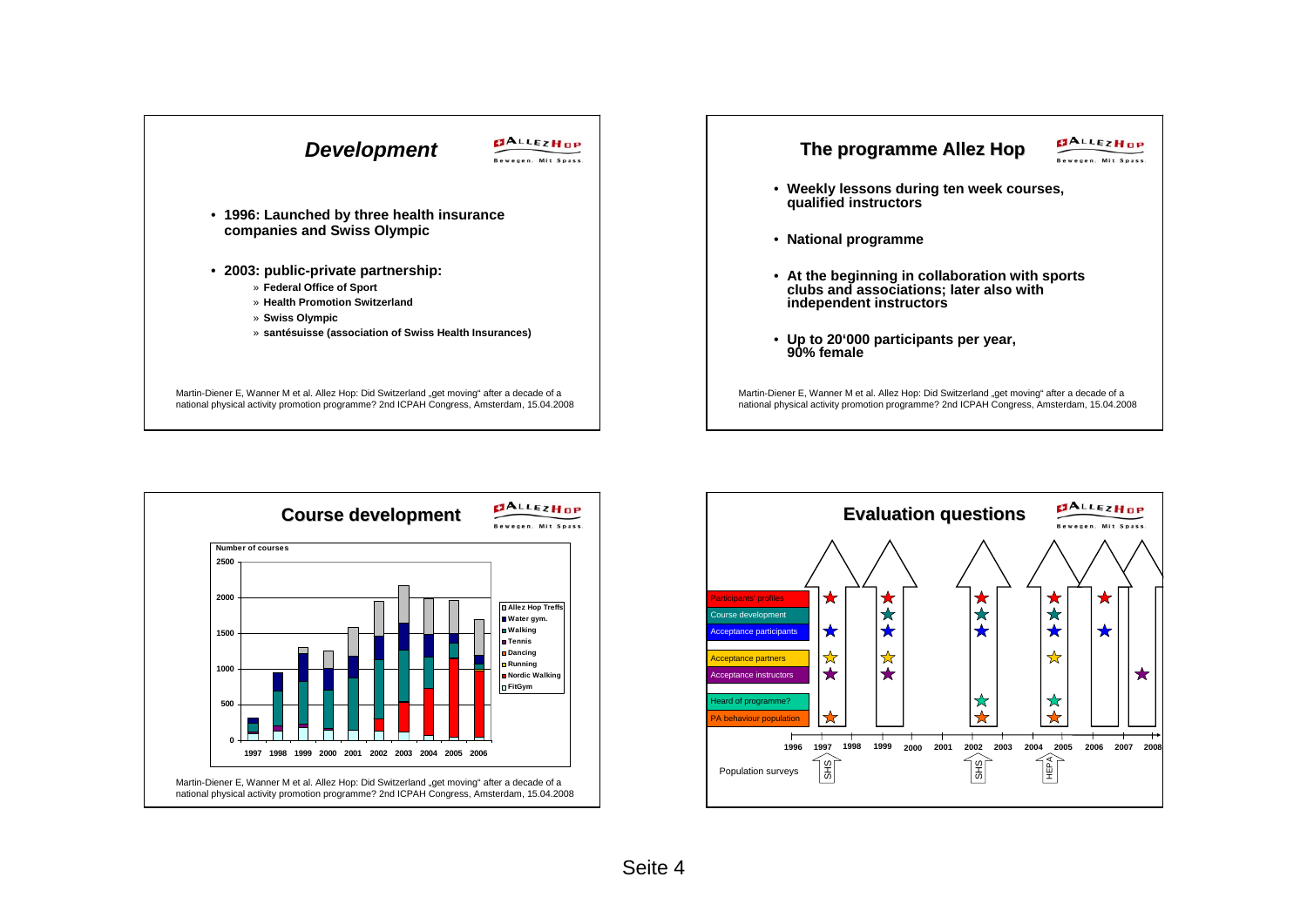

| - |  |
|---|--|
|   |  |
|   |  |

**Most popular sports in Switzerland 2007**

|                       | level 2007 | change since 2000 |
|-----------------------|------------|-------------------|
| Bicycle, mountainbike | 35.0%      | $+3.2%$           |
| Walking/hiking*       | 33.7%      | $+11.1%$          |
| Swimming              | 25.4%      | $-0.9%$           |
| Skiing                | 21.7%      | $+3.8%$           |
| Jogging/running       | 16.8%      | $-0.8%$           |
| Fitness training      | 14.0%      | $+2.5%$           |
| Gymnastics            | 11.7%      | $-5.3%$           |

\*47% nordic walking; 20% walking; 33% brisk walking

*Lamprecht M, Fischer A, Stamm HP. Sport Schweiz 2008: Das Sportverhalten der Schweizer Bevölkerung. Magglingen, BASPO 2008*



## **Local seed money projects 2000 to 2002 2000 to 2002**

"Concerning the dissemination of the local project support physical activity, neither the original targets nor the ones revised after the first experiences could be achieved. The duration of the project was altered from ½ to 2 years, but still only 19'500 Swiss Francs (12'000 Euro) out of the 55'000 Swiss Francs (35'000 Euro) originally planned could be distributed. (...) An analysis of the projects registered showed that financial support was appreciated, but all other support was hardly utilised. Participation in the final questionnaire was low, only a minority of projects took part in further quality control and only in the most rudimentary way. "

Martin B. Lokale Projektunterstützung Bewegung 2000 bis 2002. Bericht zum Projekt von Gesundheitsförderung Schweiz und des Bundesamts für Sport Magglingen. 2003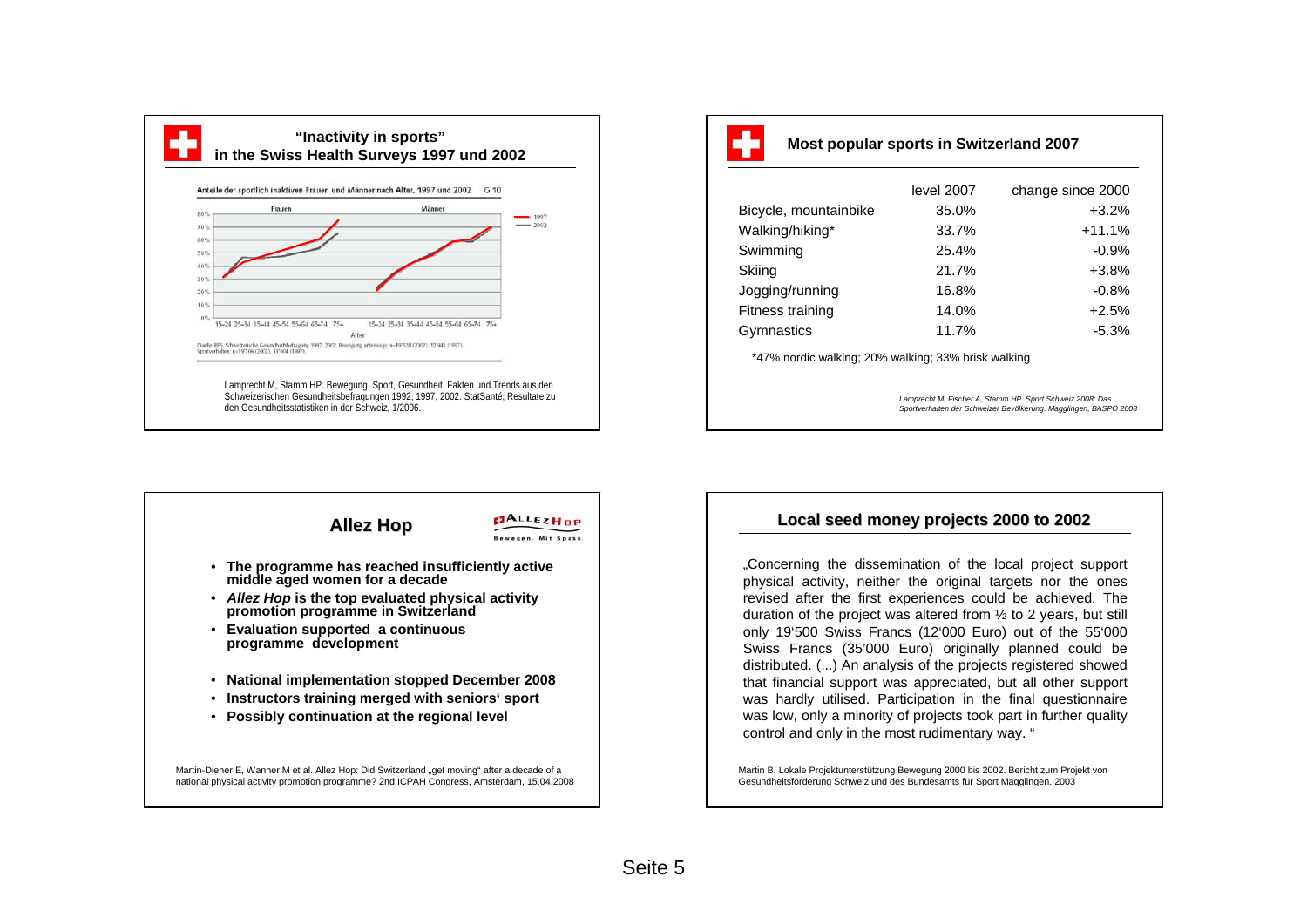





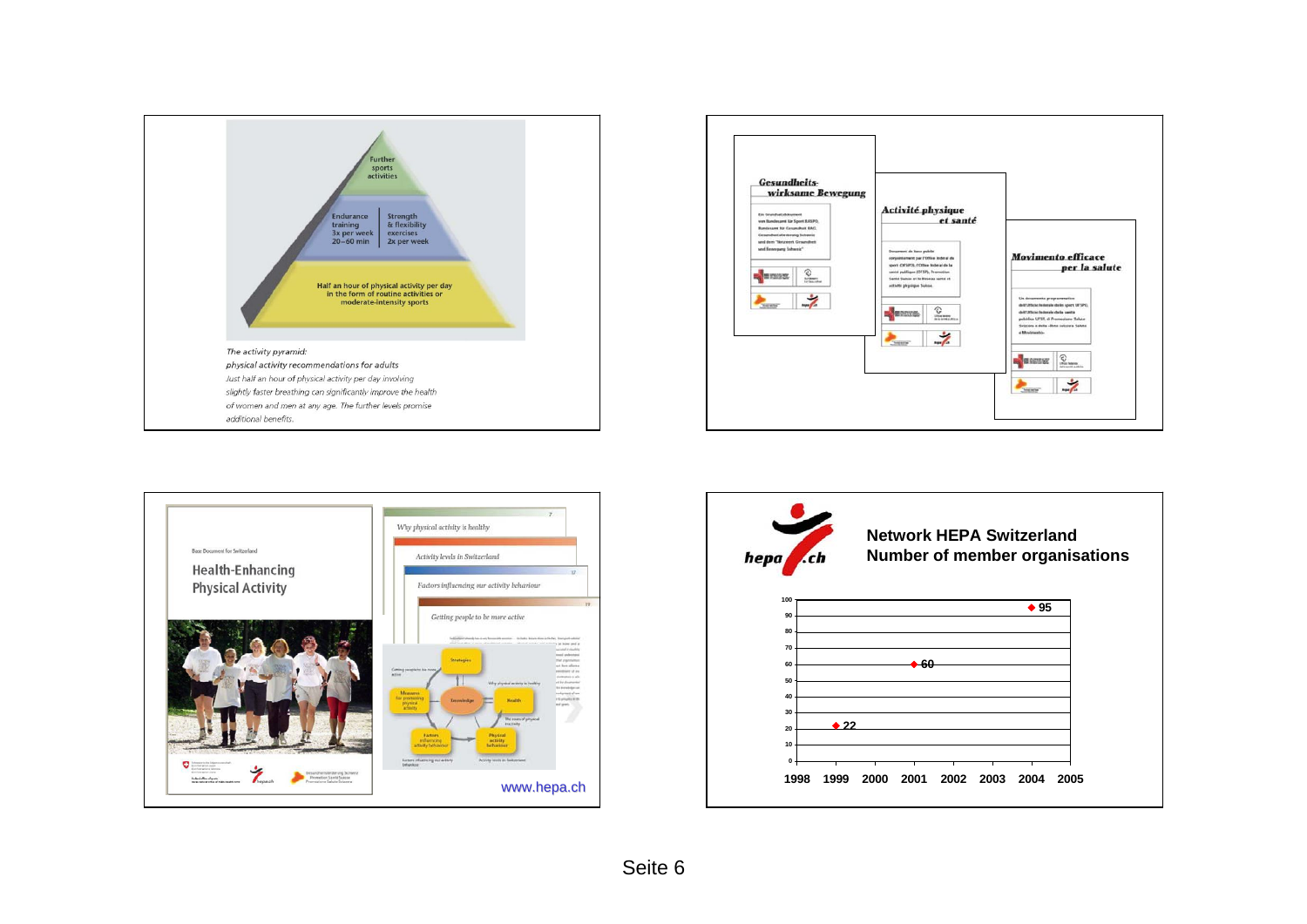





# ÷

# **HEPA promotion in Switzerland**

- 1995 Magglingen Symposium sports PA health 1996 Beginning of Allez Hop programme 1996 Beginning of health promotion unit Magglingen 1999 Network HEPA Switzerland2000 Concept for a national sport policy 2001 Action Plan Environment and Health († 2007) (Directory plan for non-motorised transport) 2008 National programme Diet, Physical Activity and Health
- but Successul activities in related projects, by NGOs, in cantons and communities and
- and First indications for improvements in (leisure time) PA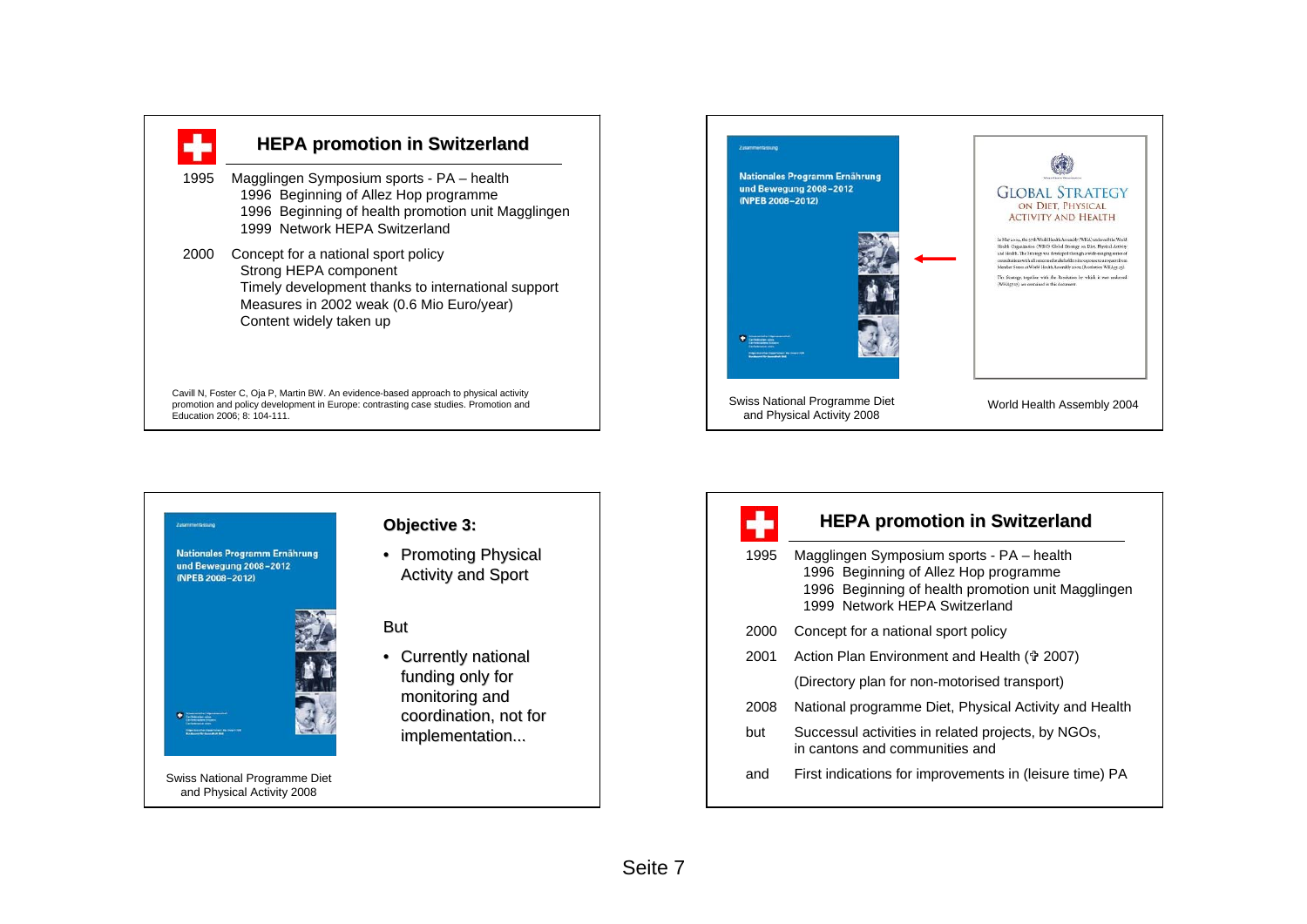







- Inspiration from changes possible at population level
- Technical assistance, knowledge transfer and adaptation of succesful interventions possible
- Advocacy, monitoring, and networking at the national level can be adapted and implemented within a few years
- While established projects such as Youth+Sports are flourishing and acquiring additional resources, new approaches have difficulties in getting politically established and funded at the national level
- Fundamental differences between political systems and cultures or only a question of time?
- For policy changes international institutions (WHO) more important than country examples?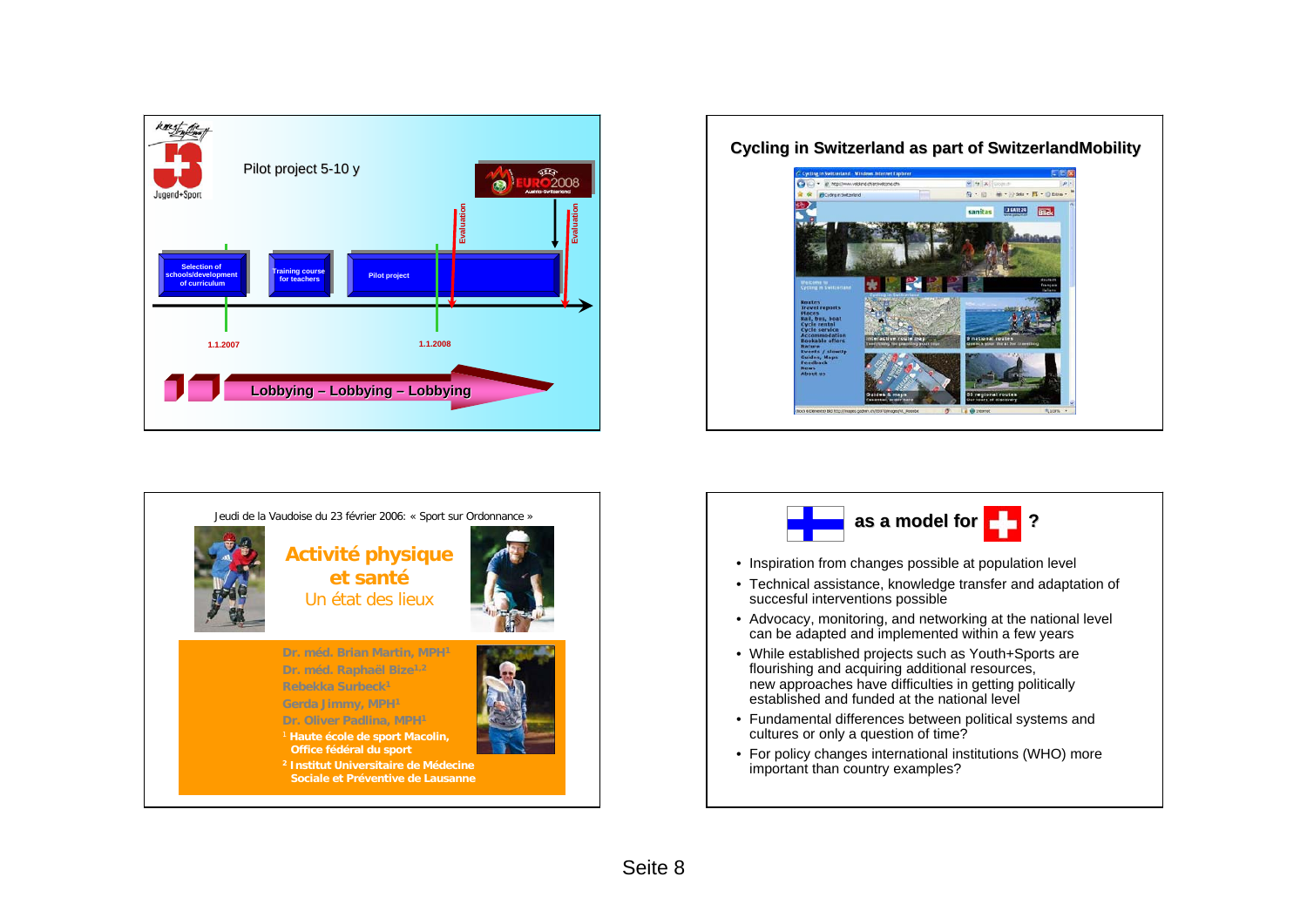



# **European Network for the Promotion of HEPA I** *Important contacts, meetings and conferences, reports* **Promotion of** and Cycling in Europe **Physical Activity** Guidelines for the development of national policies and strategies of health promotion by physical activity

# **European Situation in 2004 European Situation in 2004**

- Scientific exchange on physical activity and health  $\uparrow \uparrow$
- Development of methods ↑ ↑
- WHO Global Strategy on Diet, Physical Activity and Health
- Global networks like Agita Mundo and GAPA
- No more regular exchange and development platform for national physical activity promotion strategies at the European level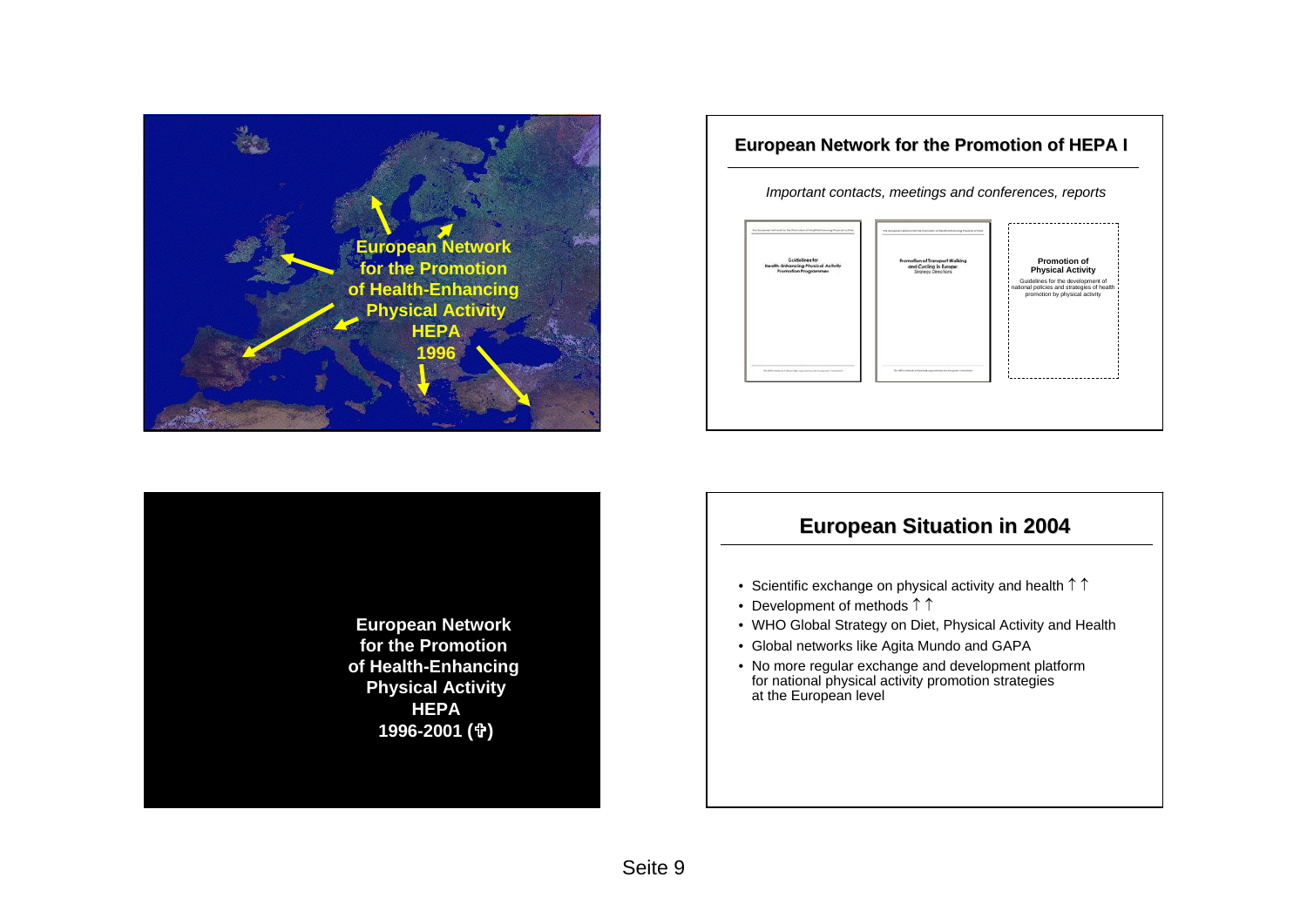

 $\rightarrow$  Decision to re-launch HEPA Europe





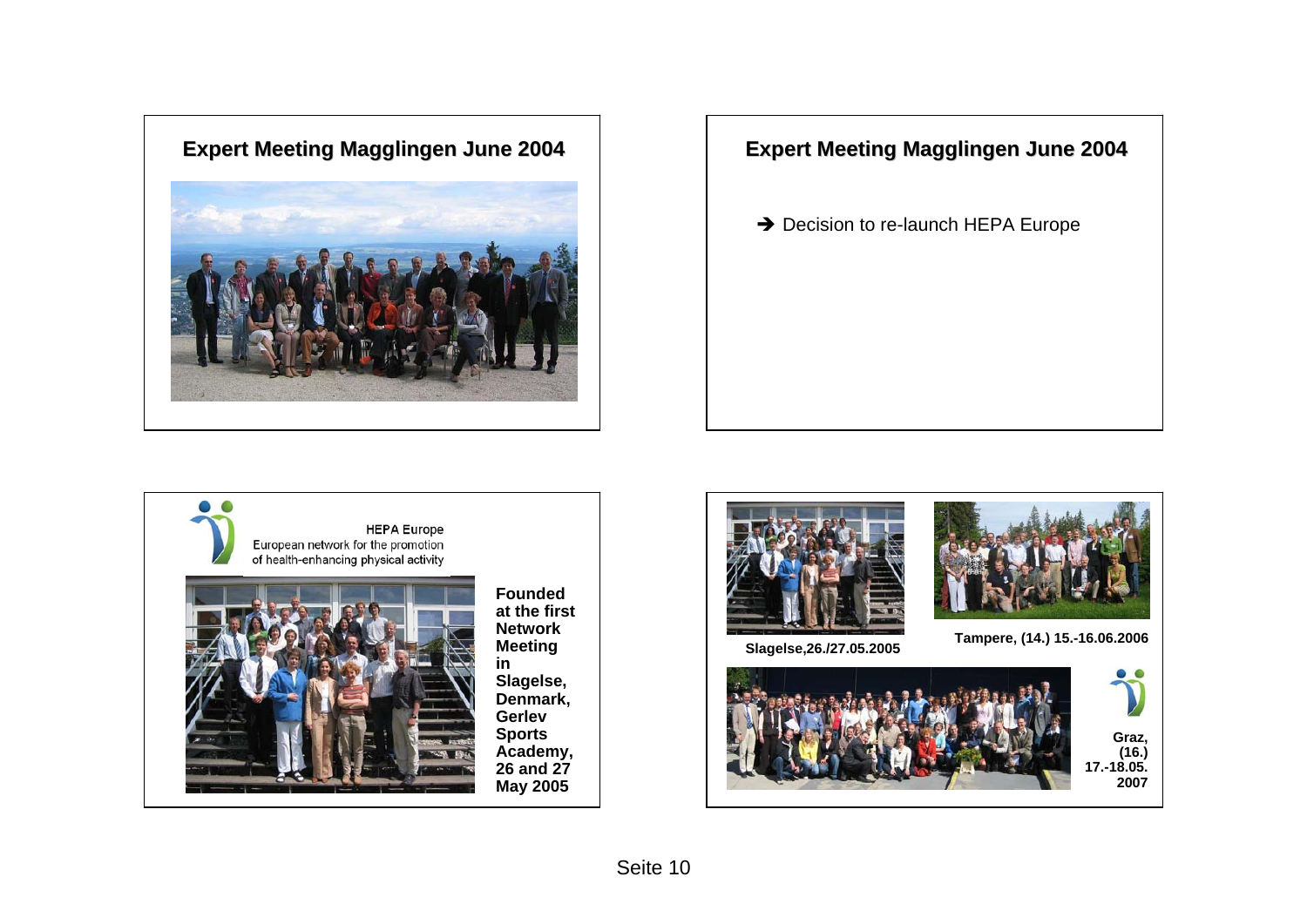

### **HEPA Europe – Steering Committee until September 2008** •**Brian Martin**, Federal Office of Sport, Switzerland (Chair) **• Winfried Banzer**, Olympics Sports Confederation, Germany • **Finn Berggren**, Gerlev PE and Sports Academy, Denmark • **Eddy Engelsman**, Ministry of Health, Welfare and Sport, NL • **Mari Miettinen**, Ministry of Social Affairs and Health, Finland • **Pekka Oja**, former network HEPA Europe •**Jean-Michel Oppert**, Paris VI University, Hotel Dieu, France • **Francesca Racioppi Francesca Racioppi**, WHO Regional Office for Europe • **Harry Rutter**, South East Public Health Observatory, UK

- **Michael Michael Sjöström**, Karolinska Institute, Sweden
- **Radim Šlachta**, Palacky University, Czech Republic
- •**Mireille van Poppel, Vrije Universiteit Medical Center, NL**
- •**Jozica Maucec Zakotnik**, CINDI Slovenia
- *Observer: Observer: Fiona Bull Bull, GAPA*

### **HEPA Europe – Steering Committee since September 2008 Heparter 2008 HEPA Europe – Objectives (1 of 2)**

- **Brian Martin**, Federal Office of Sport, Switzerland (Chair)
- **Winfried Banzer**, Olympics Sports Confederation, Germany
- **Finn Berggren**, Gerlev PE and Sports Academy, Denmark
- **Eddy Engelsman**, Ministry of Health, Welfare and Sport, NL
- Jean-Michel Oppert, Paris VI University, Hotel Dieu, France
- **Francesca Racioppi Francesca Racioppi**, WHO Regional Office for Europe
- **Harry Rutter**, South East Public Health Observatory, UK
- **Michael Michael Sjöström**, Karolinska Institute, Sweden
- **Radim Šlachta**, Palacky University, Czech Republic
- **Mireille van Poppel**, Vrije Universiteit Medical Center, NL
- **Tommi Vasankari Vasankari**, UKK Institute, Tampere, Finland
- **Jozica Maucec Zakotnik**, CINDI Slovenia
- *Observer: Observer: Fiona Bull Fiona Bull, GAPA*

- **to promote a better understanding of healthenhancing physical activity and to give a stronger voice to physical activity promotion in health policy and in other relevant sectors in Europe, including support for workforce development**
- **to develop, support, and disseminate effective strategies and multi-sectoral approaches in the promotion of health-enhancing physical activity**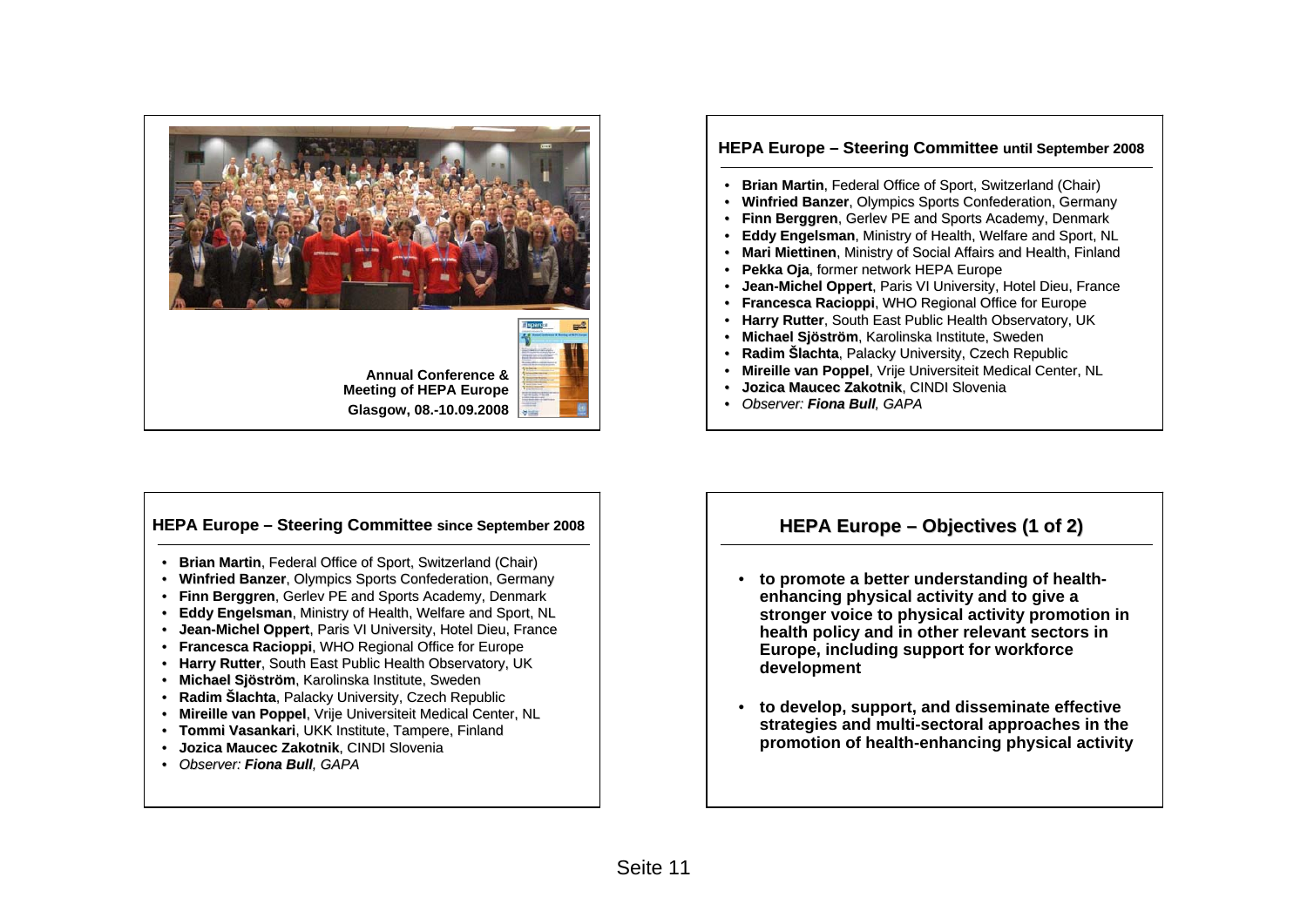# **HEPA Europe – Objectives (2 of 2)**

- **to foster the preservation and creation of social and physical environments as well as values and lifestyles supportive of health-enhancing physical activity**
- **together with other relevant institutions and organizations, to improve coordination in physical activity promotion across sectors and administrative structures**

# **HEPA Europe Members September 2008**

|                | <b>Country</b>                   | No. of<br>members       |    | <b>Country</b>                               | No. of<br>members       |
|----------------|----------------------------------|-------------------------|----|----------------------------------------------|-------------------------|
| 1              | Austria                          | $\overline{2}$          | 14 | Italy                                        | $\overline{2}$          |
| $\overline{2}$ | Belgium                          |                         | 15 | Lithuania                                    | $\overline{\mathbf{c}}$ |
| $\mathbf{a}$   | <b>Bosnia and</b><br>Herzegovina |                         | 16 | <b>The Netherlands</b>                       | 3                       |
| 4              | <b>Bulgaria</b>                  | 1                       | 17 | Norway                                       | 1                       |
| 5              | Croatia                          |                         | 18 | Portugal                                     | $\overline{2}$          |
| 6              | <b>Czech Republic</b>            | 1                       | 19 | Slovenia                                     | 1                       |
| 7              | Denmark                          | $\overline{\mathbf{3}}$ | 20 | Spain                                        | 4                       |
| 8              | Finland                          | 10                      | 21 | Sweden                                       | 3                       |
| 9              | France                           | 3                       | 22 | Switzerland                                  | 3                       |
| 10             | Germany                          | 6                       | 23 | The former Yugoslav<br>Republic of Macedonia | 1                       |
| 11             | Hungary                          | 1                       | 24 | <b>The Netherlands</b>                       | 5                       |
| 12             | Iceland                          | $\overline{a}$          | 25 | Turkev                                       | 1                       |
| 13             | Ireland                          | $\overline{a}$          | 26 | <b>United Kingdom</b>                        | 22                      |

Plus 1 observer from Mexico

**Total: 82 member institutions and 2 individual members from 26 countries**

# **HEPA Europe Members from Finland**

- Ilkka Vuori (individual member)
- Pekka Oja (individual member)
- Age Institue, Finland
- Baltic Region Healthy Cities Association, Finland
- Finnish Centre for Health Promotion, Helsinki, Finland
- Fit for Life Program / LIKES Research Center for Sport and Health Sciences, Jüyväskylä, Finland
- Ministry of Social Affairs and Health, Helsinki, Finland
- The National Public Health Institute (KTL), Helsinki, Finland
- Urho Kekkonen (UKK) Institute for Health Promotion Research, Tampere, Finland
- Young Finland Association, Helsinki

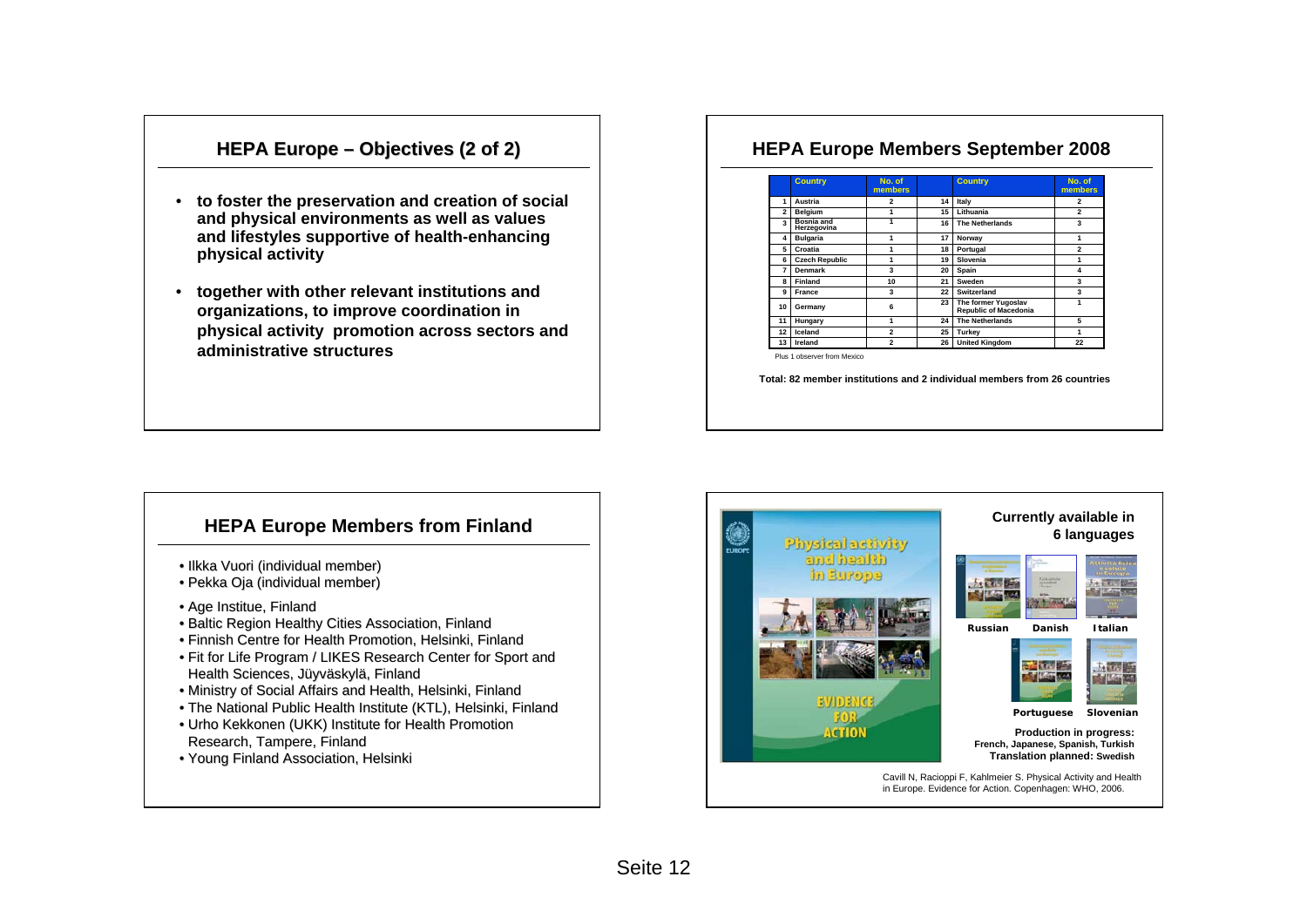